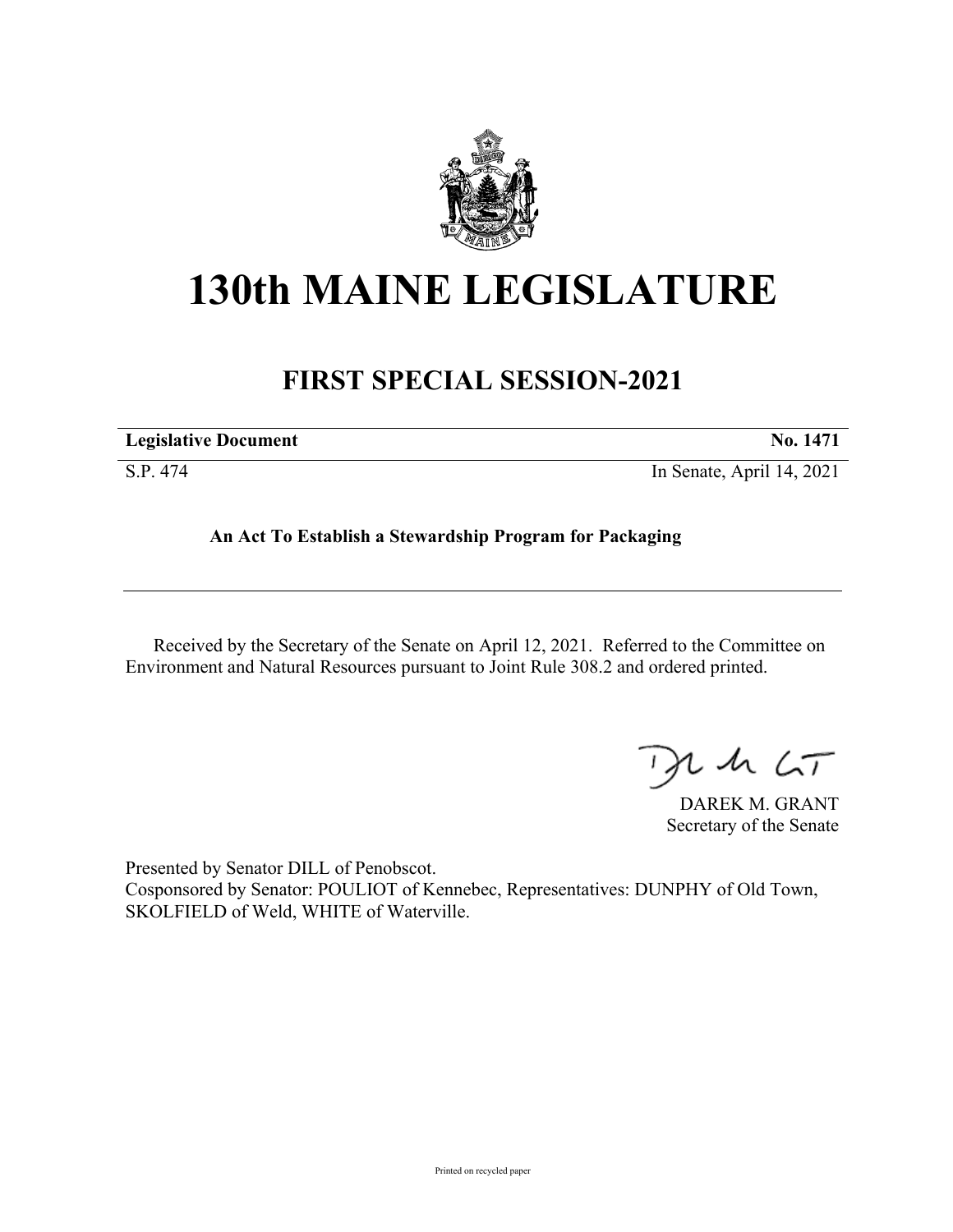| 1              | Be it enacted by the People of the State of Maine as follows:                             |
|----------------|-------------------------------------------------------------------------------------------|
| $\overline{2}$ | <b>Sec. 1. 38 MRSA §1776, sub-§11,</b> as enacted by PL 2013, c. 315, §7, is amended      |
| 3              | to read:                                                                                  |
| $\overline{4}$ | 11. Exceptions. This section does not apply to products subject to section 1610,          |
| 5              | 1665-A, 1665-B, 1672, 2146, 2165 or 2166.                                                 |
| 6              | Sec. 2. 38 MRSA §2146 is enacted to read:                                                 |
| 7              | §2146. Stewardship program for packaging                                                  |
| 8              | 1. Definitions. As used in this section, unless the context otherwise indicates, the      |
| 9              | following terms have the following meanings.                                              |
| 10             | A. "Compostable" means, with respect to a covered product, that the covered product       |
| 11             | or its associated packaging material has been certified by a 3rd-party certifying body    |
| 12             | as meeting ASTM D6400, the standard specification published by ASTM International         |
| 13             | for the labeling of plastics designed to be aerobically composted in municipal or         |
| 14             | industrial facilities, or ASTM D6868, the standard specification published by ASTM        |
| 15             | International for labeling of end items that incorporate plastics and polymers as         |
| 16             | coatings or additives with paper and other substrates designed to be aerobically          |
| 17             | composted in municipal or industrial facilities, or successor publications.               |
| 18             | B. "Composting rate" means, with respect to a covered product, the percentage of the      |
| 19             | total amount by weight of that covered product that is discarded in the State and         |
| 20             | managed through composting or anaerobic digestion in the State or in another              |
| 21             | jurisdiction.                                                                             |
| 22             | C. "Covered product" means a product that is sold, offered for sale or distributed for    |
| 23             | sale in or into the State contained, protected, delivered, presented or distributed in or |
| 24             | using packaging material. "Covered product" includes the packaging material used for      |
| 25             | or associated with the containment, protection, delivery, presentation or distribution of |
| 26             | the product to the ultimate consumer in the State.                                        |
| 27             | D. "Drug" means any substance recognized as a drug under 21 United States Code,           |
| 28             | Section $321(g)(1)$ , as amended, and any regulations adopted pursuant to that provision, |
| 29             | that is sold, offered for sale or dispensed in the State, whether directly or through a   |
| 30             | wholesaler, in any form, including, but not limited to, prescription and nonprescription  |
| 31             | drugs, drugs in medical devices and combination products, brand and generic drugs         |
| 32             | and drugs for veterinary use. "Drug" does not include:                                    |
| 33             | (1) Vitamins or supplements;                                                              |
| 34             | (2) Herbal-based remedies and homeopathic drugs, products or remedies;                    |
| 35             | (3) Cosmetics, soap with or without germicidal agents, laundry detergent, bleach,         |
| 36             | household cleaning products, shampoo, sunscreen, toothpaste, lip balm,                    |
| 37             | antiperspirant or other personal care products that are regulated as both cosmetics       |
| 38             | and nonprescription drugs under the Federal Food, Drug, and Cosmetic Act;                 |
| 39             | (4) Pet pesticide products contained in pet collars, powders, shampoos, topical           |
| 40             | applications or other forms;                                                              |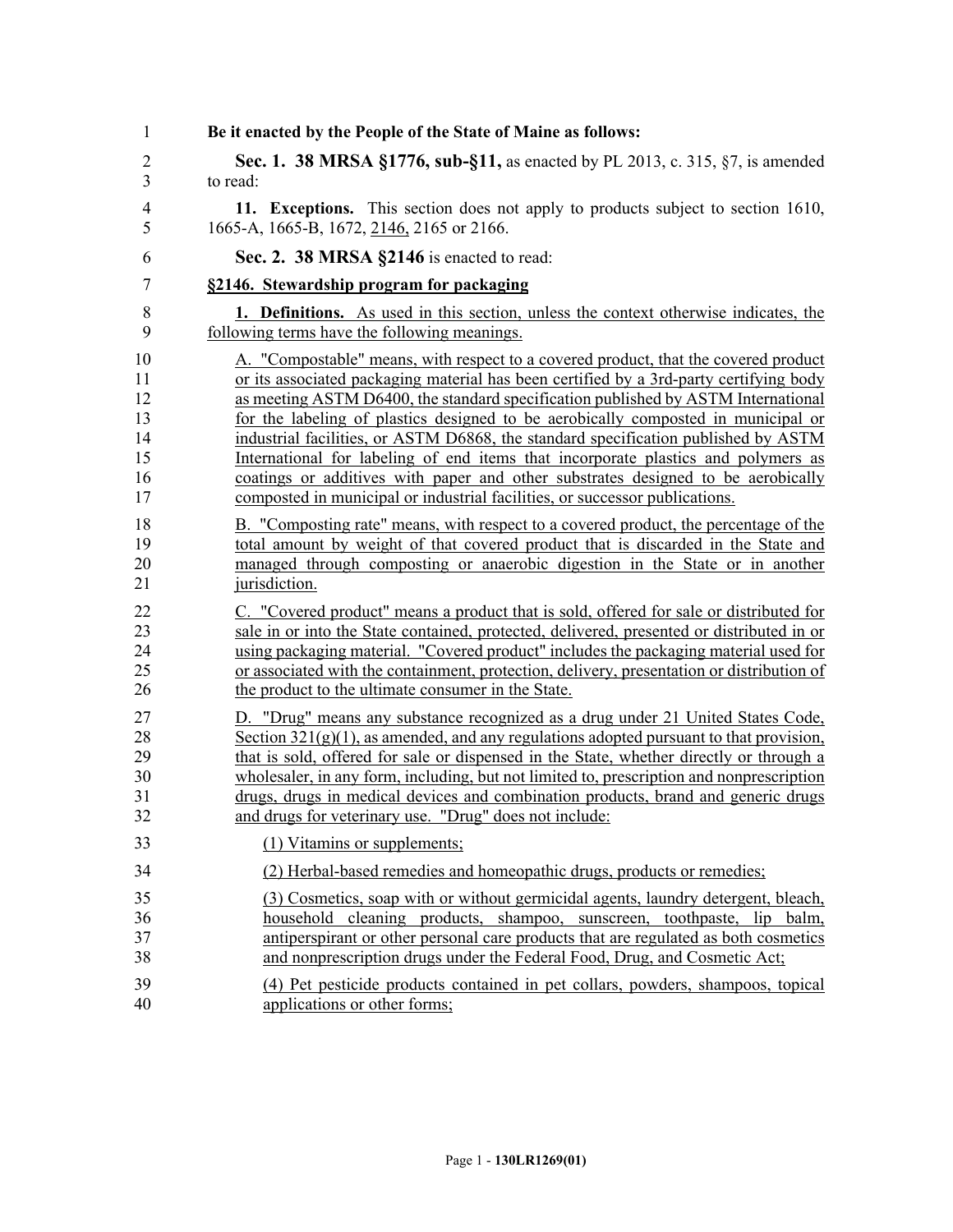| 1                    | (5) Drugs that are biological products, as defined in 21 Code of Federal                                                                                                                                                                                                                                             |
|----------------------|----------------------------------------------------------------------------------------------------------------------------------------------------------------------------------------------------------------------------------------------------------------------------------------------------------------------|
| $\overline{2}$       | Regulations, Section 600.3(h), if the manufacturer provides a program to take back                                                                                                                                                                                                                                   |
| 3                    | that drug;                                                                                                                                                                                                                                                                                                           |
| $\overline{4}$       | (6) Drugs for which a manufacturer provides a program to take back those drugs                                                                                                                                                                                                                                       |
| 5                    | as part of a United States Food and Drug Administration managed risk evaluation                                                                                                                                                                                                                                      |
| 6                    | and mitigation strategy;                                                                                                                                                                                                                                                                                             |
| 7                    | (7) Emptied syringes or emptied medical devices or the component parts or                                                                                                                                                                                                                                            |
| 8                    | accessories of those products or devices;                                                                                                                                                                                                                                                                            |
| 9                    | (8) Drugs that are used solely in a clinical setting; and                                                                                                                                                                                                                                                            |
| 10                   | (9) Dialysate drugs required to perform home kidney dialysis.                                                                                                                                                                                                                                                        |
| 11                   | E. "Packaging material" means the material used for or associated with the                                                                                                                                                                                                                                           |
| 12                   | containment, protection, delivery, presentation or distribution of a covered product at                                                                                                                                                                                                                              |
| 13                   | the time the covered product is received by the consumer of the covered product at a                                                                                                                                                                                                                                 |
| 14                   | retail location in the State or at the consumer's residence in the State. "Packaging                                                                                                                                                                                                                                 |
| 15                   | material" does not include material:                                                                                                                                                                                                                                                                                 |
| 16                   | (1) That is a beverage container, as defined in section 3102, subsection 2 and                                                                                                                                                                                                                                       |
| 17                   | subject to the requirements of chapter 33, or other material used for or associated                                                                                                                                                                                                                                  |
| 18                   | with the containment, protection, delivery, presentation or distribution of the                                                                                                                                                                                                                                      |
| 19                   | beverage container;                                                                                                                                                                                                                                                                                                  |
| 20                   | (2) That is a reusable food service container;                                                                                                                                                                                                                                                                       |
| 21                   | (3) That is used exclusively for transporting a covered product between entities                                                                                                                                                                                                                                     |
| 22                   | within the supply chain of the product that do not provide the product to its ultimate                                                                                                                                                                                                                               |
| 23                   | consumer and that is not used for the containment, protection, delivery,                                                                                                                                                                                                                                             |
| 24                   | presentation or distribution of the covered product at the time the product is                                                                                                                                                                                                                                       |
| 25                   | received by the consumer of the covered product;                                                                                                                                                                                                                                                                     |
| 26                   | (4) That is used for the containment, protection, delivery, presentation or                                                                                                                                                                                                                                          |
| 27                   | distribution of a drug, as that term is defined in paragraph D, that is collected under                                                                                                                                                                                                                              |
| 28                   | a stewardship program in the State that has been approved for operation by the                                                                                                                                                                                                                                       |
| 29                   | department and has been established to collect and dispose of such drugs;                                                                                                                                                                                                                                            |
| 30                   | (5) That is used for the containment, protection, delivery, presentation or                                                                                                                                                                                                                                          |
| 31                   | distribution of a drug, as that term is defined under Section 321 of the Federal                                                                                                                                                                                                                                     |
| 32                   | Food, Drug, and Cosmetic Act, as regulated by the United States Food and Drug                                                                                                                                                                                                                                        |
| 33                   | Administration under the Federal Food, Drug, and Cosmetic Act;                                                                                                                                                                                                                                                       |
| 34                   | (6) That is a medical device or a biological product, or is used for the containment,                                                                                                                                                                                                                                |
| 35                   | protection, delivery, presentation or distribution of a medical device or a biological                                                                                                                                                                                                                               |
| 36                   | product, as regulated by the United States Food and Drug Administration under 21                                                                                                                                                                                                                                     |
| 37                   | Code of Federal Regulations, Parts 200, 300 and 800;                                                                                                                                                                                                                                                                 |
| 38<br>39<br>40<br>41 | That is used for the containment, protection, delivery, presentation or<br>(7)<br>distribution of an over-the-counter human drug product for which tamper-evident<br>packaging is required, as regulated by the United States Food and Drug<br>Administration under 21 Code of Federal Regulations, Section 211.132; |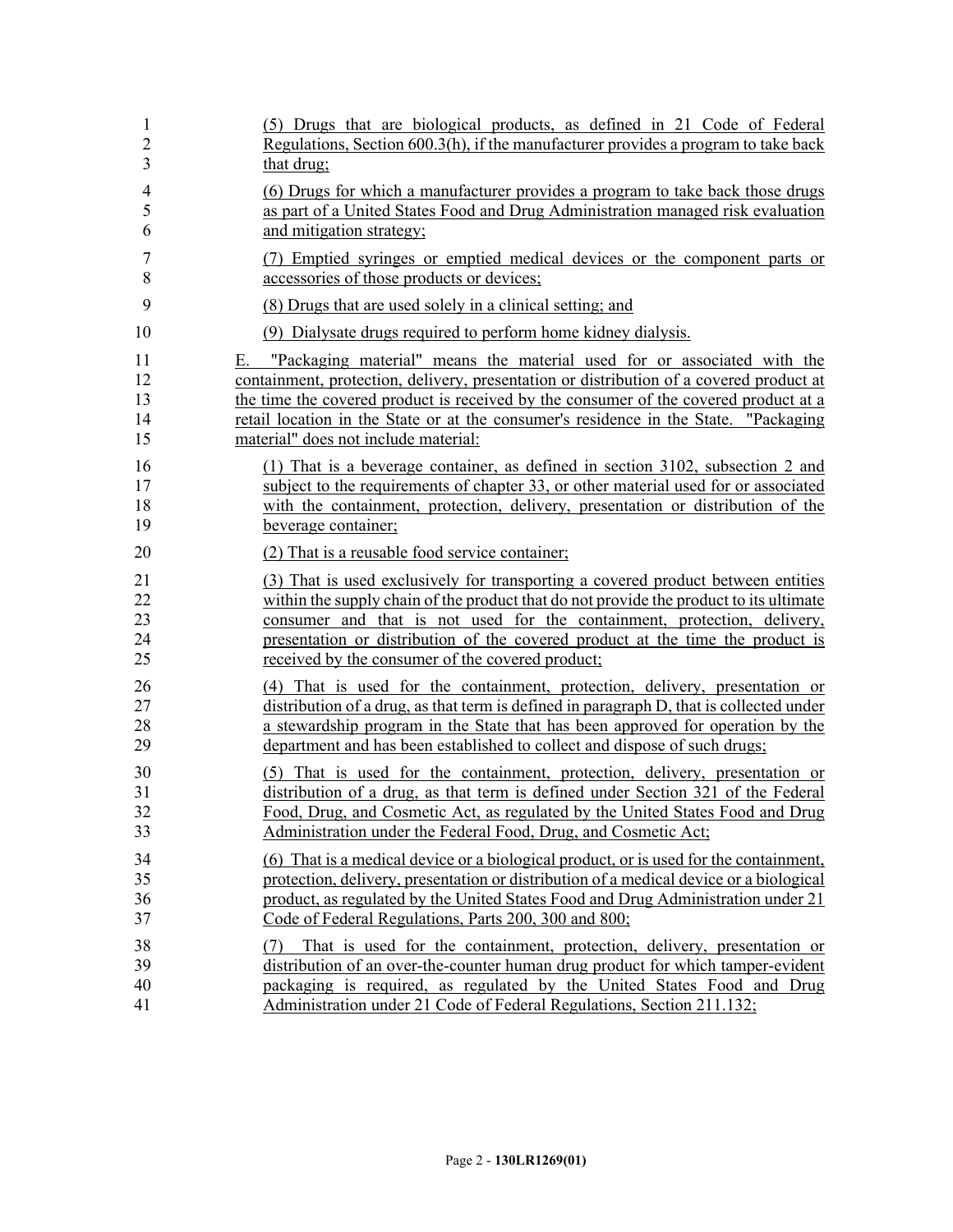| $\mathbf{1}$<br>$\overline{2}$<br>3<br>$\overline{\mathcal{L}}$<br>5 | That is used for the containment, protection, delivery, presentation or<br>(8)<br>distribution of a substance regulated by the United States Consumer Product Safety<br>Commission pursuant to the federal Poison Prevention Packaging Act of 1970 for<br>which special packaging is required under 16 Code of Federal Regulations, Part<br>1700; |
|----------------------------------------------------------------------|---------------------------------------------------------------------------------------------------------------------------------------------------------------------------------------------------------------------------------------------------------------------------------------------------------------------------------------------------|
| 6                                                                    | (9) That is used for the containment, protection, delivery, presentation or                                                                                                                                                                                                                                                                       |
| $\boldsymbol{7}$                                                     | distribution of a substance that is a hazardous waste as defined in 40 Code of                                                                                                                                                                                                                                                                    |
| 8                                                                    | Federal Regulations, Part 261, Subparts C and D;                                                                                                                                                                                                                                                                                                  |
| 9<br>10                                                              | That is intended to be used on an ongoing basis for the long-term<br>(10)<br>transportation, storage or protection of a durable product;                                                                                                                                                                                                          |
| 11<br>12<br>13                                                       | That is used for the containment, protection, delivery, presentation or<br>(11)<br>distribution of a product regulated under the Federal Insecticide, Fungicide and<br>Rodenticide Act;                                                                                                                                                           |
| 14                                                                   | (12) That is used in the shipment of hazardous materials and that:                                                                                                                                                                                                                                                                                |
| 15                                                                   | (a) Pursuant to the federal packaging material specifications under 49 Code of                                                                                                                                                                                                                                                                    |
| 16                                                                   | Federal Regulations, Section 178.509 or 178.522 may not be manufactured                                                                                                                                                                                                                                                                           |
| 17                                                                   | using used material;                                                                                                                                                                                                                                                                                                                              |
| 18                                                                   | (b) Is subject to the testing standards set forth in 49 Code of Federal                                                                                                                                                                                                                                                                           |
| 19                                                                   | Regulations, Part 178, Subpart M; or                                                                                                                                                                                                                                                                                                              |
| 20                                                                   | (c) Is subject to United Nations publication titled Recommendations on the                                                                                                                                                                                                                                                                        |
| 21                                                                   | Transport of Dangerous Goods, or successor publication;                                                                                                                                                                                                                                                                                           |
| 22<br>23<br>24<br>25                                                 | That is used for the containment, protection, delivery, presentation or<br>(13)<br>distribution of a product for which the signal word "danger" or "poison" is required<br>to be included on the product's label pursuant to the Federal Hazardous Substances<br>Act, 15 United States Code, Chapter 30; or                                       |
| 26                                                                   | (14) That, by design, and as a result of the anticipated use by a consumer of the                                                                                                                                                                                                                                                                 |
| 27                                                                   | material or the product the material contains or protects, becomes unsafe or                                                                                                                                                                                                                                                                      |
| 28                                                                   | unsanitary to recycle.                                                                                                                                                                                                                                                                                                                            |
| 29                                                                   | F. "Packaging stewardship fund" or "fund" means the fund established and managed                                                                                                                                                                                                                                                                  |
| 30                                                                   | by a stewardship organization pursuant to subsection 5.                                                                                                                                                                                                                                                                                           |
| 31                                                                   | G. "Packaging stewardship organization" or "stewardship organization" means a 3rd-                                                                                                                                                                                                                                                                |
| 32                                                                   | party entity established by one or more responsible parties pursuant to subsection 2 to                                                                                                                                                                                                                                                           |
| 33                                                                   | operate a packaging stewardship program.                                                                                                                                                                                                                                                                                                          |
| 34                                                                   | H. "Packaging stewardship program" or "program" means a program implemented                                                                                                                                                                                                                                                                       |
| 35                                                                   | under this section by a stewardship organization to assess and collect payments from                                                                                                                                                                                                                                                              |
| 36                                                                   | participating responsible parties in accordance with subsection 4 and to use such                                                                                                                                                                                                                                                                 |
| 37                                                                   | collected payments for the purposes described in subsection 6.                                                                                                                                                                                                                                                                                    |
| 38                                                                   | I. "Performance goal" means a goal identified pursuant to subsection 3, paragraph A,                                                                                                                                                                                                                                                              |
| 39                                                                   | subparagraph (8) to measure a packaging stewardship program's progress in achieving                                                                                                                                                                                                                                                               |
| 40                                                                   | waste reduction, reuse and recycling improvements for each type of covered product                                                                                                                                                                                                                                                                |
| 41                                                                   | managed under the program.                                                                                                                                                                                                                                                                                                                        |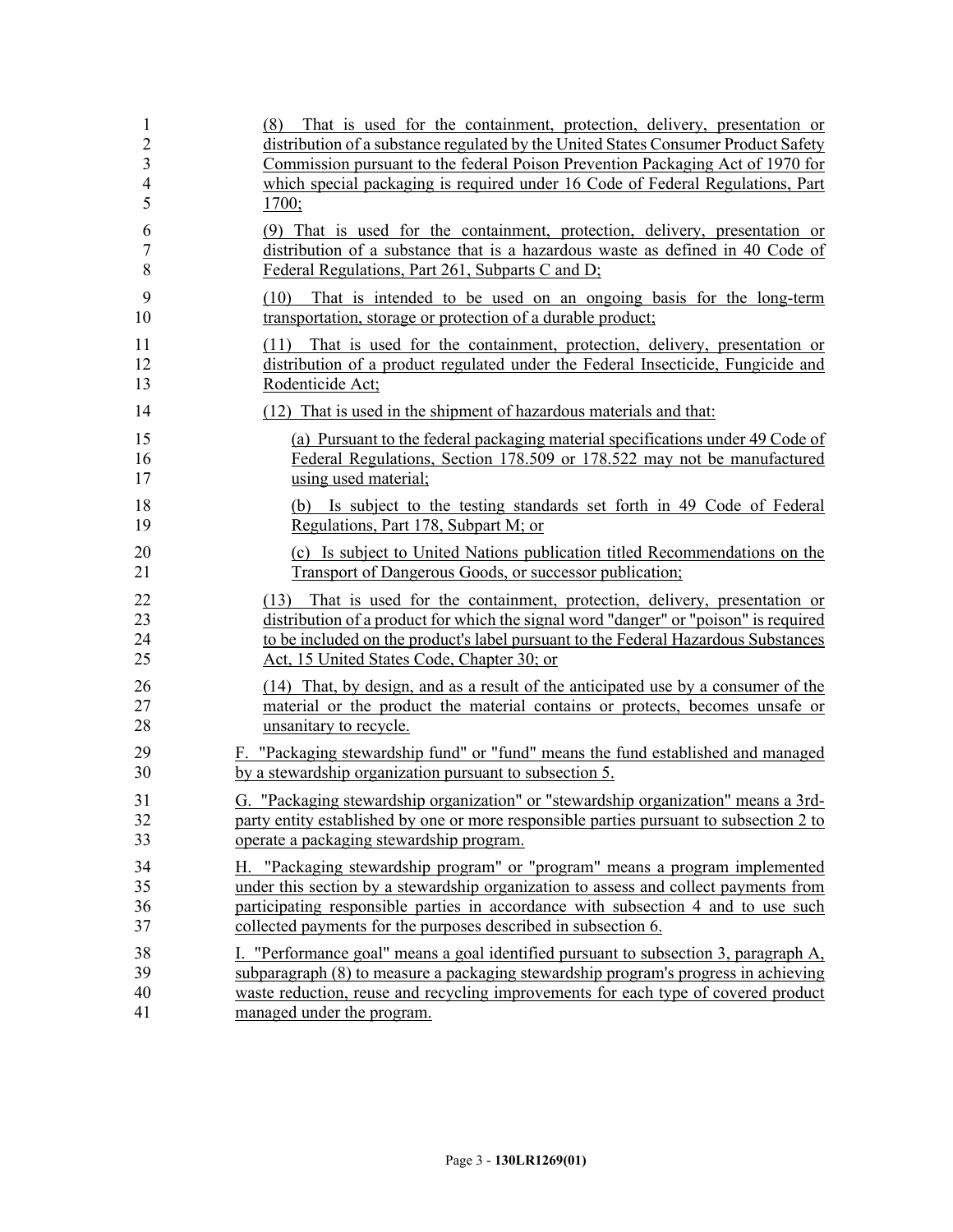| $\mathbf{1}$   | J. "Recyclable" means, with respect to a covered product, that the covered product or        |
|----------------|----------------------------------------------------------------------------------------------|
| $\overline{2}$ | its associated packaging material meets the criteria and standards for recyclability as      |
| 3              | determined pursuant to subsection 3, paragraph A, subparagraph (4).                          |
| $\overline{4}$ | K. "Recycling" has the same meaning as in section 1771, subsection 7.                        |
| 5              | L. "Recycling access rate" means the percentage of households in the State that have         |
| 6              | access to combined waste disposal and recycling services.                                    |
| 7              | M. "Recycling and recovery best practice standards" means the requirements and               |
| 8              | standards identified in the plan proposed pursuant to subsection 3, paragraph A,             |
| 9              | subparagraph (6).                                                                            |
| 10             | N. "Recycling rate" means, with respect to a covered product, the percentage of the          |
| 11             | total amount by weight of that covered product that is discarded in the State and            |
| 12             | considered usable or marketable.                                                             |
| 13             | <u>O. "Responsible party" means, with respect to a covered product using packaging</u>       |
| 14             | material:                                                                                    |
| 15             | (1) The person that manufactures the covered product using packaging material                |
| 16             | under the person's own brand and sells, offers for sale or distributes for sale direct       |
| 17             | to consumers the covered product and packaging material in or into the State;                |
| 18             | (2) If there is no person to which subparagraph (1) applies, the person that is the          |
| 19             | licensee of the trademark, whether registered in the State or unregistered, under            |
| 20             | which the covered product using packaging material is used in a commercial                   |
| 21             | enterprise or is sold, offered for sale or distributed to consumers for sale in or into      |
| 22             | the State; or                                                                                |
| 23             | (3) If there is no person to which subparagraphs (1) or (2) apply, the person that           |
| 24             | imports the covered product using packaging material into the State for sale,                |
| 25             | offering for sale or distribution to consumers for sale in or into the State.                |
| 26             | P. "Reusable" means, with respect to a covered product, that the covered product or          |
| 27             | its associated packaging material is capable of and designed to be reused or refilled        |
| 28             | and:                                                                                         |
| 29             | (1) A program is available to residents of the State that allows for the collection          |
| 30             | and reuse or refilling of the covered product or packaging material; or                      |
| 31             | (2) Facilities or other products are available to residents of the State that allow a        |
| 32             | resident to reuse or refill the covered product or packaging material so that it may         |
| 33             | be reused in a manner similar to the intended use of the original covered product            |
| 34             | or for a purpose similar to its original purpose.                                            |
| 35             | 2. Formation of stewardship organization. On or before October 1, 2023, each                 |
| 36             | responsible party, individually or collectively with other responsible parties, shall submit |
| 37             | to the department a proposal to establish a stewardship organization in accordance with the  |
| 38             | requirements of this subsection.                                                             |
| 39             | A. A stewardship organization proposal under this subsection must:                           |
| 40             | (1) List the responsible parties that have collectively decided to establish the             |
| 41             | stewardship organization to manage a packaging stewardship program on their                  |
| 42             | behalf;                                                                                      |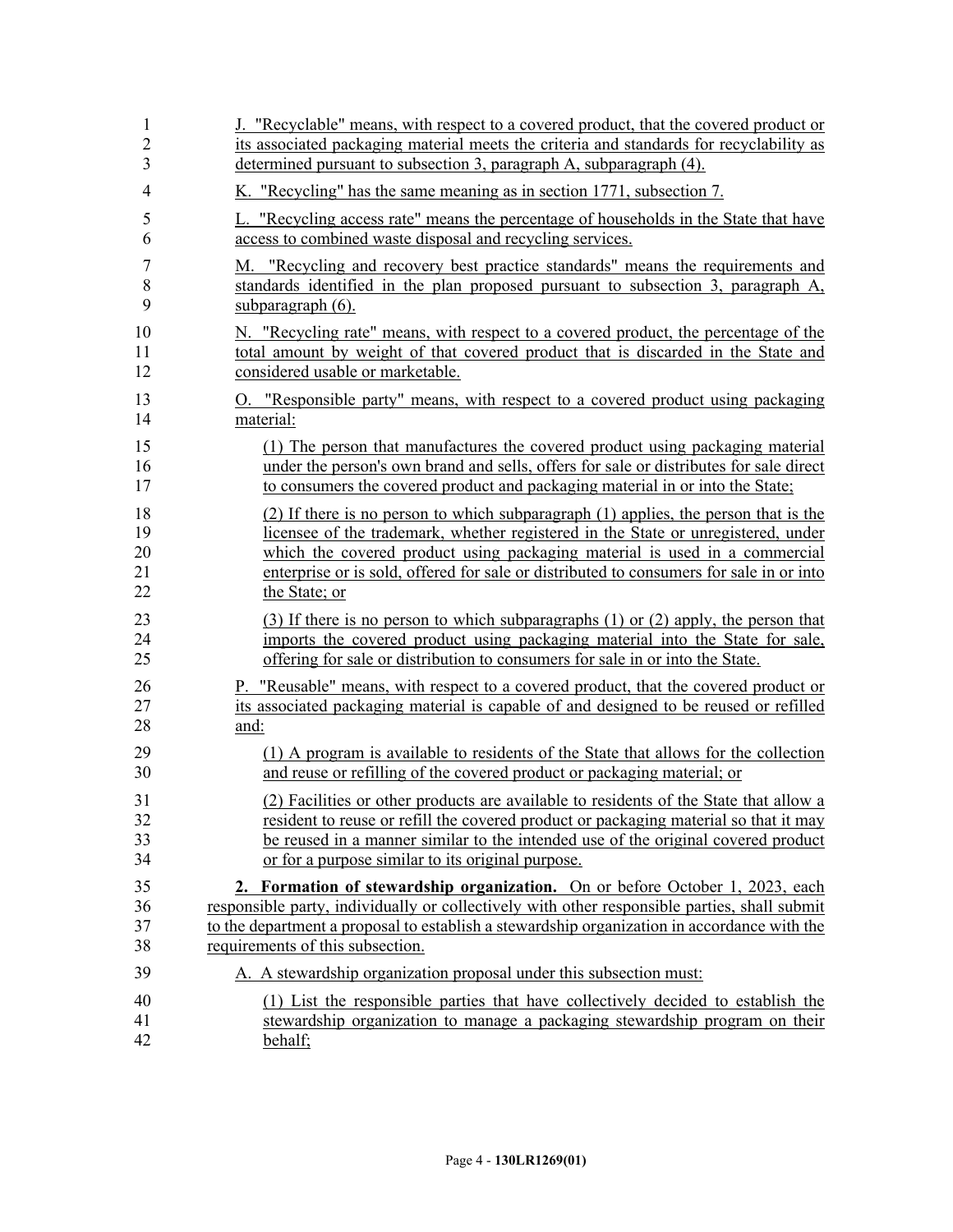| 1              | (2) Describe how the stewardship organization will be designed to successfully            |
|----------------|-------------------------------------------------------------------------------------------|
| $\overline{2}$ | operate a packaging stewardship program in the State to collect payments from             |
| 3              | responsible parties, distribute funding to eligible entities and otherwise administer     |
| $\overline{4}$ | the program in accordance with this section;                                              |
| 5              | (3) Describe how the stewardship organization will establish a state stewardship          |
| 6              | plan committee to conduct a statewide recycling needs assessment and to develop           |
| 7              | a stewardship program plan for submission to the department pursuant to                   |
| 8              | subsection 3.                                                                             |
| 9              | (a) The committee described in this subparagraph must include, at a minimum,              |
| 10             | representation from responsible parties, manufacturers of packaging material,             |
| 11             | retailers, municipalities, waste and recycling collectors and transporters,               |
| 12             | recycling and composting facilities and other entities, which may include                 |
| 13             | consultants.                                                                              |
| 14             | (b) The statewide recycling needs assessment described in this subparagraph               |
| 15             | must, at a minimum, include an evaluation of:                                             |
| 16             | (i) Current funding needs affecting recycling access and availability in the              |
| 17             | State;                                                                                    |
| 18             | (ii) The capacity, costs and needs associated with the collection and                     |
| 19             | transportation of recyclable material in the State;                                       |
| 20             | (iii) The processing capacity, market conditions and opportunities in the                 |
| 21             | State and regionally for recyclable and compostable material; and                         |
| 22             | (iv) Consumer education needs in the State with respect to recycling and                  |
| 23             | composting and with respect to reducing contamination in collected                        |
| 24             | recyclable and compostable material; and                                                  |
| 25             | (4) Describe how the stewardship organization will establish a state recycling            |
| 26             | program committee to provide input regarding the plan to be submitted for                 |
| 27             | department approval under subsection 3 and regarding the operation of the program         |
| 28             | implemented by the stewardship organization under this section.                           |
| 29             | (a) The stewardship organization shall invite the commissioner or the                     |
| 30             | commissioner's designee to be a member of the committee described in this                 |
| 31             | subparagraph.                                                                             |
| 32             | (b) The committee described in this subparagraph shall include, at a minimum,             |
| 33             | an individual with expertise in the development of recycling markets, the                 |
| 34             | operator of a recycling facility, a representative of a regional waste                    |
| 35             | management and recycling organization, a representative of the composting                 |
| 36             | industry, a representative of a nonprofit environmental advocacy organization,            |
| 37             | an individual with expertise in consumer education and an individual with                 |
| 38             | expertise in advanced recycling technology.                                               |
| 39             | B. After reviewing a proposal submitted under this subsection to determine whether        |
| 40             | the proposal meets the requirements of this subsection, the department shall within 60    |
| 41             | days of receipt of the proposal approve the proposal, approve the proposal subject to     |
| 42             | certain modifications or reject the proposal. If the department rejects a proposal        |
| 43             | submitted under this subsection, it shall provide in writing to the person that submitted |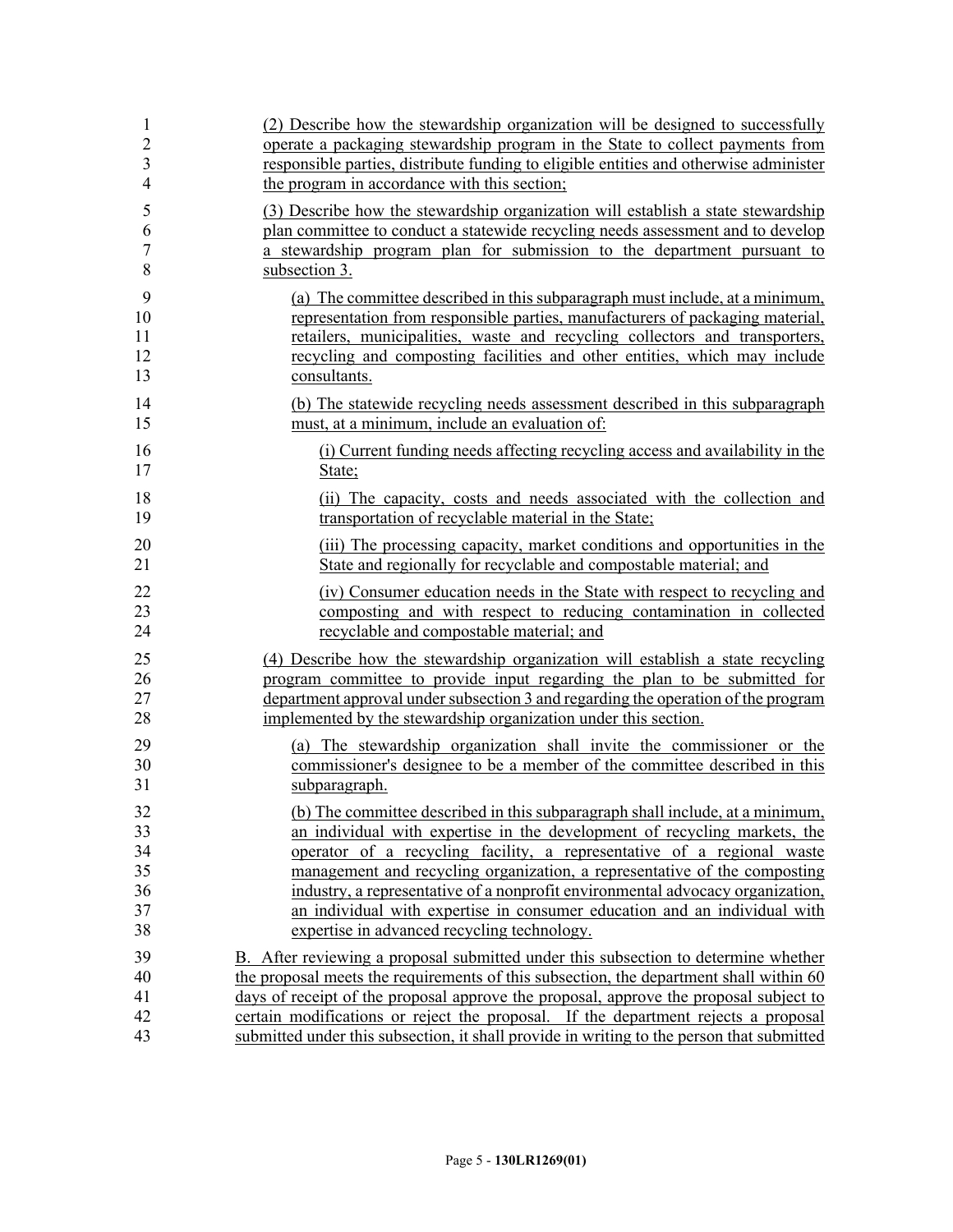| 1              | the proposal a description of the basis for its decision and the person may within 30      |
|----------------|--------------------------------------------------------------------------------------------|
| $\overline{2}$ | days of receipt revise and resubmit the proposal to the department for review; the         |
| 3              | department shall review and approve or reject the revised proposal within 30 days of       |
| $\overline{4}$ | receipt. The department may approve the establishment of more than one stewardship         |
| 5              | organization based upon the proposals submitted under this subsection.                     |
| 6              | C. A responsible party may satisfy the requirements of this section by joining a           |
| $\tau$         | stewardship organization already approved by the department under this section.            |
| 8              | 3. Submission of plan; implementation; annual update. On or before October 1,              |
| 9              | 2024, a stewardship organization approved by the department pursuant to subsection 2 shall |
| 10             | submit to the department a plan for the establishment of a packaging stewardship program   |
| 11             | that meets the requirements of this subsection.                                            |
| 12             | A. A stewardship program plan under this subsection must:                                  |
| 13             | (1) Include contact information for the stewardship organization;                          |
| 14             | (2) Include a list of the responsible parties participating in the stewardship             |
| 15             | organization;                                                                              |
| 16             | (3) List the brands of covered products and types of packaging material sold,              |
| 17             | offered for sale or distributed for sale to consumers in or into the State by each         |
| 18             | responsible party participating in the stewardship organization;                           |
| 19             | (4) Propose criteria and standards to be used to determine the recyclability of            |
| 20             | packaging material under the program. Such standards and criteria must be                  |
| 21             | consistent with applicable national and international recyclability standards              |
| 22             | including, but not limited to, relevant standards adopted by ASTM International or         |
| 23             | the International Organization for Standardization, or successor organizations;            |
| 24             | (5) Include the results of the statewide recycling needs assessment conducted by           |
| 25             | the state stewardship plan committee established by the stewardship organization           |
| 26             | pursuant to subsection 2, paragraph A, subparagraph (3);                                   |
| 27             | (6) Propose recycling and recovery best practice standards that are designed to            |
| 28             | support the performance goals described in subparagraph (8). The stewardship               |
| 29             | organization shall demonstrate how the development of the standards involved               |
| 30             | input from the state stewardship plan committee and the state recycling program            |
| 31             | committee established pursuant to subsection 2, paragraph A, subparagraphs (3)             |
| 32             | and (4), respectively. The plan must include a description of how the stewardship          |
| 33             | organization will determine compliance with those standards by eligible entities as        |
| 34             | a condition of receiving funding under subsection 6. The standards under this              |
| 35             | subparagraph must include:                                                                 |
| 36             | (a) Minimum standards designed to ensure access to recycling and composting                |
| 37             | collection or drop-off for residents of the State;                                         |
| 38             | (b) Minimum technology standards for use by materials recovery facilities and              |
| 39             | recycling facilities in the State;                                                         |
| 40             | (c) Minimum standards for the types of packaging material that will be                     |
| 41             | accepted for recycling under the program; and                                              |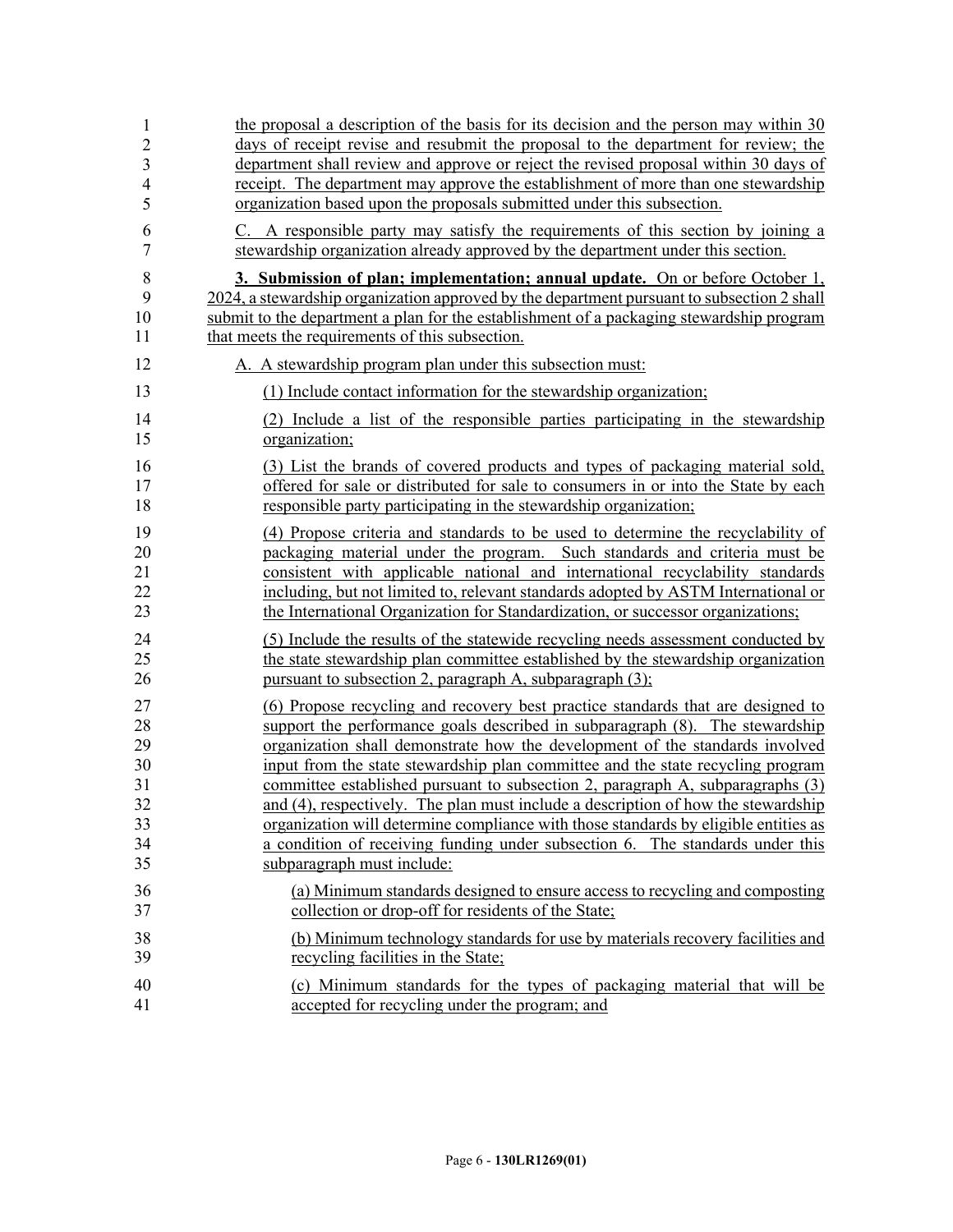| 1              | (d) Wage and safety improvement plans for individuals working at or under               |
|----------------|-----------------------------------------------------------------------------------------|
| $\overline{2}$ | municipal recycling and composting sites or programs;                                   |
| 3              | (7) Include a description of how the stewardship organization intends to provide        |
| $\overline{4}$ | technical assistance to municipalities with fewer than 2,500 residents in complying     |
| 5              | with the standards under subparagraph $(6)$ in order to receive funding in accordance   |
| 6              | with subsection 6. A stewardship organization may suspend the assistance                |
| $\sqrt{ }$     | described in this subparagraph when the distributions required under subsection 6       |
| $\,$ 8 $\,$    | exceed the stewardship organization's anticipated annual budget or at such time as      |
| 9              | the stewardship organization determines that more than 50% of the municipalities        |
| 10             | described in this subparagraph are able to comply with the standards adopted by         |
| 11             | the stewardship organization pursuant to subparagraph (6);                              |
| 12             | (8) Propose statewide performance goals for each type of packaging material to be       |
| 13             | managed under the program, which must be designed to be achieved within 5 years         |
| 14             | from the date the plan is approved, be technologically and commercially feasible,       |
| 15             | support the State's solid waste management hierarchy under section 2101 and             |
| 16             | include goals for:                                                                      |
| 17             | (a) Achievement of a statewide recycling rate, recycling access rate,                   |
| 18             | composting rate, contamination rate, waste reduction rate and alternative               |
| 19             | material recovery rate;                                                                 |
| 20             | (b) Recycling quality standards as measured using total commodity revenue,              |
| 21             | recycled material content use standards, recyclable packaging design                    |
| 22             | standards, greenhouse gas emissions reductions standards and a highest and              |
| 23             | best use standard for recyclable material; and                                          |
| 24             | (c) Any other standards, rates or other measures for achieving environmental            |
| 25             | improvement;                                                                            |
| 26             | (9) Include a description of the method by which the stewardship organization will      |
| 27             | measure its progress toward achievement of the goals described in subparagraph          |
| 28             | (8), to be implemented no later than one year from the date that the plan is            |
| 29             | approved;                                                                               |
| 30             | (10) Include a description of the method by which the stewardship organization          |
| 31             | will determine the fees to be paid by each responsible party consistent with the        |
| 32             | requirements of subsection 4;                                                           |
| 33             | (11) Include a description of the procedures and methodology to be established by       |
| 34             | the stewardship organization, in consultation with the state stewardship plan           |
| 35             | committee established pursuant to subsection 2, paragraph A, subparagraph (3), for      |
| 36             | the distribution of funding pursuant to subsection 6; and                               |
| 37             | (12) Include any other information required by the department that is necessary for     |
| 38             | the department to evaluate the performance goals identified by the stewardship          |
| 39             | organization under this subsection.                                                     |
| 40             | B. After reviewing a plan submitted under this subsection to determine whether the      |
| 41             | plan meets the requirements of this subsection, the department shall approve the plan,  |
| 42             | approve the plan subject to certain modifications or reject the plan. If the department |
| 43             | rejects a plan submitted under this subsection, it shall provide in writing to the      |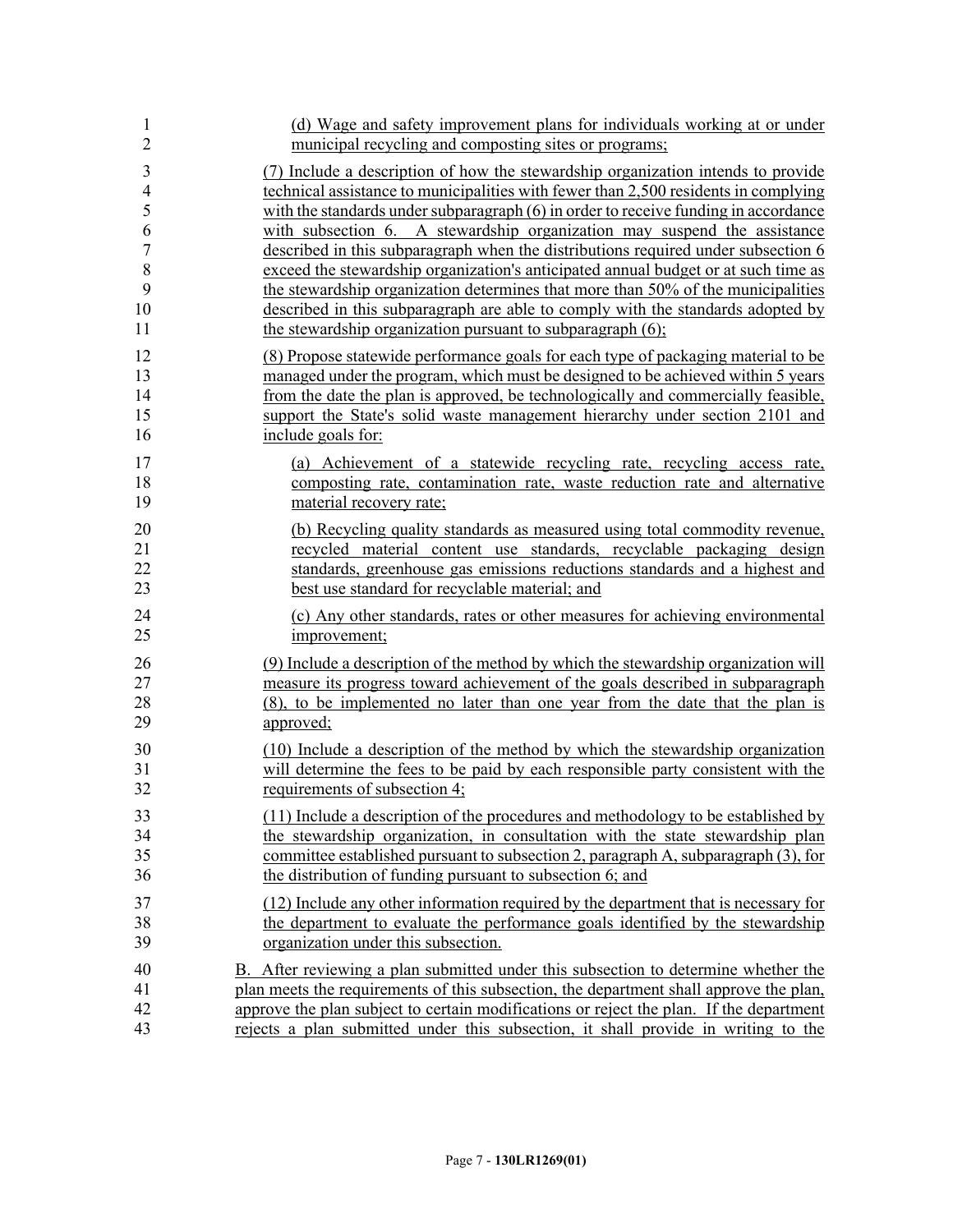| 1              | stewardship organization a description of the basis for its decision and the stewardship    |
|----------------|---------------------------------------------------------------------------------------------|
| $\overline{2}$ | organization may revise and resubmit the plan to the department for review.                 |
| $\mathfrak{Z}$ | C. If the department approves a plan submitted under this subsection, the stewardship       |
| $\overline{4}$ | organization that submitted the plan shall implement the program proposed in the plan       |
| 5              | no later than January 1, 2025, unless a later implementation date is approved by the        |
| 6              | department.                                                                                 |
| 7              | D. On or before October 1, 2025, and annually thereafter, a stewardship organization        |
| 8              | that implemented a plan approved under this subsection shall update the plan as             |
| 9              | necessary to reflect any program changes or other information required by this section      |
| 10             | or by the department and resubmit the plan to the department for approval in                |
| 11             | accordance with the requirements of this subsection. At the time that a stewardship         |
| 12             | organization submits an updated plan to the department pursuant to this paragraph, the      |
| 13             | stewardship organization shall also report to the department a summary of program           |
| 14             | activities, including relevant data, for the prior calendar year.                           |
| 15             | 4. Responsible party fees; fee adjustments. Responsible parties participating in a          |
| 16             | stewardship program shall annually pay to the stewardship organization operating the        |
| 17             | program the fees required under this subsection.                                            |
| 18             | A. The stewardship organization shall annually determine the anticipated annual             |
| 19             | budget for the stewardship organization necessary to manage the program and to              |
| 20             | achieve progress toward the performance goals adopted pursuant to subsection 3,             |
| 21             | paragraph A, subparagraph (8). In determining the budget under this paragraph, the          |
| 22             | stewardship organization shall consider the results of the statewide recycling needs        |
| 23             | assessment conducted by the state stewardship plan committee pursuant to subsection         |
| 24             | 2, paragraph A, subparagraph (3).                                                           |
| 25             | B. The stewardship organization shall adopt a fee schedule for determining the amount       |
| 26             | of the fee to be paid annually by each responsible party that is designed to cover all      |
| 27             | costs associated with:                                                                      |
| 28             | (1) Implementation of a plan approved under subsection 3, including any                     |
| 29             | associated administrative costs incurred in that implementation by a responsible            |
| 30             | party or the stewardship organization;                                                      |
| 31             | (2) The distributions required under subsection 6; and                                      |
| 32             | (3) The fees the stewardship organization is required to pay to the department              |
| 33             | pursuant to subsection 7, paragraph A.                                                      |
| 34             | C. The fee schedule adopted by the stewardship organization pursuant to paragraph B         |
| 35             | must allow a responsible party to pay an annual fee determined using the responsible        |
| 36             | party's annual national sales figures that are attributable to the State as calculated on a |
| 37             | per capita basis.                                                                           |
| 38             | D. Following the initial implementation of a plan approved under subsection 3, when         |
| 39             | directed by the stewardship organization, each responsible party shall annually pay to      |
| 40             | the stewardship organization the required fee based on the fee schedule adopted under       |
| 41             | paragraph B, which the stewardship organization shall deposit into the fund established     |
| 42             | under subsection 5.                                                                         |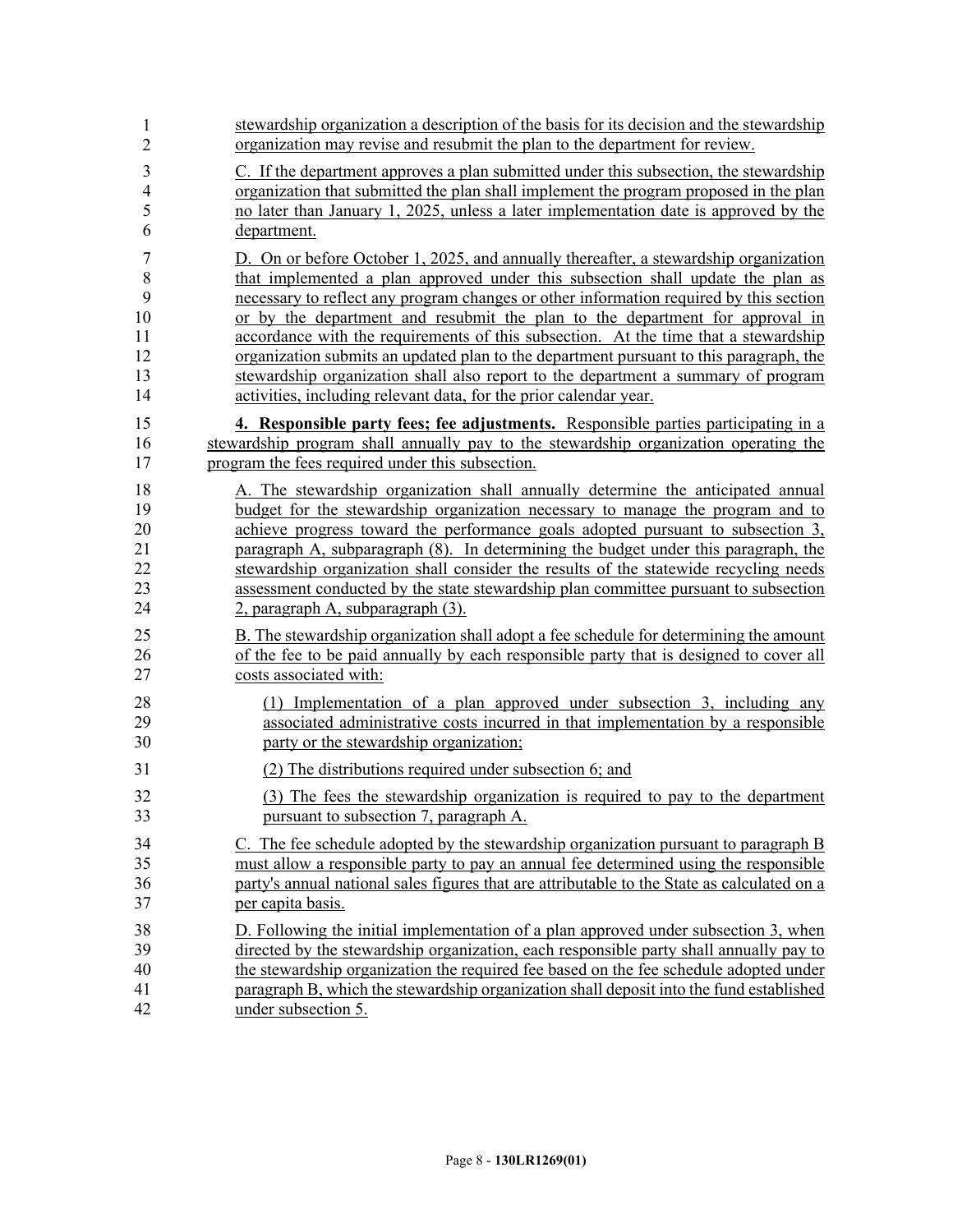| $\mathbf{1}$<br>$\overline{2}$ | E. The stewardship organization may accept but may not require payments from<br>responsible parties in the calendar year prior to the calendar year in which a plan |
|--------------------------------|---------------------------------------------------------------------------------------------------------------------------------------------------------------------|
| $\overline{\mathbf{3}}$        | approved by the department is initially implemented to cover the stewardship                                                                                        |
| $\overline{4}$                 | organization's costs of developing the plan and implementing the program. In the event                                                                              |
| 5                              | that a responsible party makes such a prospective payment to the stewardship                                                                                        |
| 6                              | organization prior to initial program implementation, the stewardship organization                                                                                  |
| $\overline{7}$                 | shall reduce the fee owed by that responsible party during the first calendar year of                                                                               |
| 8                              | program operation pursuant to this subsection by an amount equal to the amount of the                                                                               |
| 9                              | prospective payment.                                                                                                                                                |
| 10                             | F. If a responsible party can demonstrate to the satisfaction of the stewardship                                                                                    |
| 11                             | organization that the packaging material associated with a covered product sold,                                                                                    |
| 12                             | offered for sale or distributed for sale in or into the State by the responsible party                                                                              |
| 13                             | achieved an 80% or greater recycling rate in the State during the prior calendar year,                                                                              |
| 14                             | the stewardship organization may reduce the fees owed by the responsible party under                                                                                |
| 15                             | this subsection to an amount that represents no more than the costs associated with the                                                                             |
| 16                             | transportation for recycling in the State of that packaging material.                                                                                               |
| 17                             | G. Beginning during the 5th year of program implementation, unless an earlier date is                                                                               |
| 18                             | agreed upon by the stewardship organization and the state stewardship plan committee                                                                                |
| 19                             | established pursuant to subsection 2, paragraph A, subparagraph (3), the stewardship                                                                                |
| 20                             | organization may propose for adoption as part of an updated plan submitted under                                                                                    |
| 21                             | subsection 3, paragraph D a schedule of fee adjustments for packaging material. In                                                                                  |
| 22                             | developing such a schedule of fee adjustments, the stewardship organization shall                                                                                   |
| 23                             | consider as a basis for proposing favorable fee adjustments the following factors:                                                                                  |
| 24                             | (1) Achievement of recyclability of packaging material that was previously not                                                                                      |
| 25                             | considered recyclable;                                                                                                                                              |
| 26                             | (2) Increased use of post-consumer recycled content in packaging material;                                                                                          |
| 27                             | (3) Achievement by packaging material of the requirements of ISO 18602:2013,                                                                                        |
| 28                             | the methodologies and procedures for optimization of the packaging system                                                                                           |
| 29                             | published by the International Organization for Standardization, or successor                                                                                       |
| 30                             | publication;                                                                                                                                                        |
| 31                             | (4) Demonstration of greenhouse gas emissions reductions relating to the use of a                                                                                   |
| 32                             | packaging material type associated with a covered product as compared to a                                                                                          |
| 33                             | previously used packaging material type or as compared to a packaging material                                                                                      |
| 34                             | type commonly used for similar products; or                                                                                                                         |
| 35                             | (5) Achievement of significant reduction in food waste generation or product                                                                                        |
| 36                             | breakage relating to the use of a packaging material type associated with a covered                                                                                 |
| 37                             | product as compared to a previously used packaging material type or as compared                                                                                     |
| 38                             | to a packaging material type commonly used for similar products.                                                                                                    |
| 39                             | H. Nothing in this section prohibits a stewardship organization from establishing and                                                                               |
| 40                             | requiring by private agreement or contract the payment of other fees associated with a                                                                              |
| 41                             | covered product's supply chain by 3rd parties that are not responsible parties.                                                                                     |
| 42                             | <b>5. Packaging stewardship fund.</b> In accordance with the provisions of this subsection,                                                                         |
| 43                             | a stewardship organization shall establish and manage a packaging stewardship fund. The                                                                             |
| 44                             | stewardship organization shall deposit into the fund all payments received from responsible                                                                         |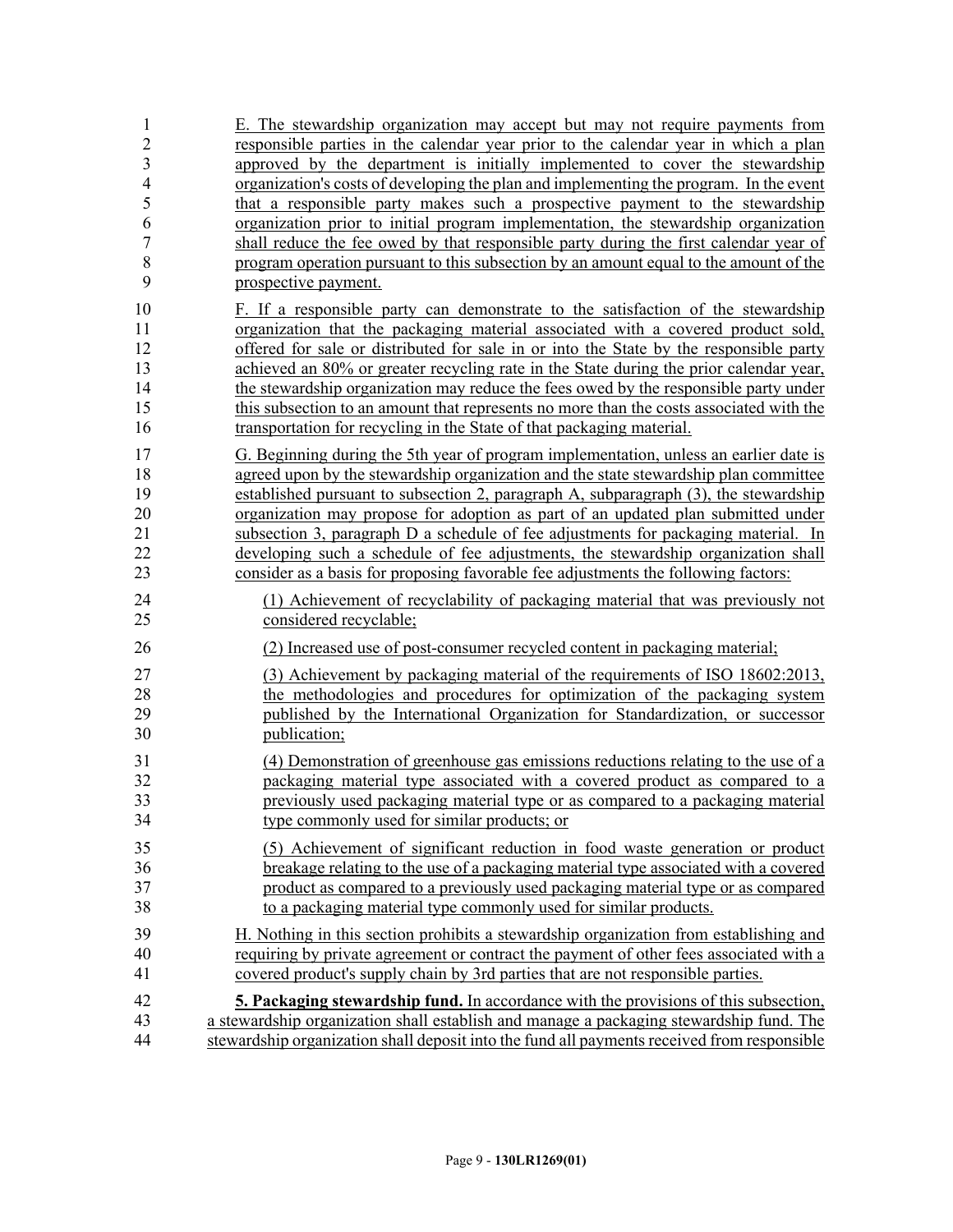| $\mathbf{1}$   | parties pursuant to subsection 4 and shall distribute from the fund payments authorized         |
|----------------|-------------------------------------------------------------------------------------------------|
| $\overline{2}$ | pursuant to subsection 6.                                                                       |
| $\mathfrak{Z}$ | A. In addition to the distributions authorized pursuant to subsection 6, the stewardship        |
| $\overline{4}$ | organization may expend from the fund those payments necessary to cover the                     |
| 5              | stewardship organization's reasonable operating expenses and administrative costs.              |
| 6              | B. In establishing the fund under this subsection, the stewardship organization shall           |
| $\tau$         | ensure that, in the event that the stewardship organization ceases to exist or the              |
| $\,8\,$        | department withdraws its approval for the program that the stewardship organization             |
| 9              | had previously implemented, the funds within the fund remain within the fund until              |
| 10             | they can be transferred to a successor stewardship organization or the department               |
| 11             | approves the stewardship organization's continued operation of the program.                     |
| 12             | <u><b>6. Payments to support operational recycling costs; recycling improvement</b></u>         |
| 13             | <b>grants.</b> In accordance with the provisions of this subsection, a stewardship organization |
| 14             | shall distribute from the fund payments to support the operational recycling costs of eligible  |
| 15             | entities and grants to improve recycling infrastructure in the State.                           |
| 16             | A. Based on the statewide recycling needs assessment under subsection 3, paragraph              |
| 17             | A, subparagraph (5) and considering the performance goals established pursuant to               |
| 18             | subsection 3, paragraph A, subparagraph (8), the stewardship organization shall                 |
| 19             | annually determine the amount of funds anticipated to be available within the fund              |
| 20             | under subsection 5 for distribution pursuant to this paragraph to offset certain                |
| 21             | operational recycling costs incurred by eligible entities.                                      |
| 22             | (1) For the purposes of this paragraph, an eligible entity is a municipality, a refuse          |
| 23             | disposal district under chapter 17 or a regional association in the State that:                 |
| 24             | (a) Demonstrates to the satisfaction of the stewardship organization that the                   |
| 25             | entity has complied with or achieved measurable progress toward complying                       |
| 26             | with the recycling and recovery best practice standards adopted pursuant to                     |
| 27             | subsection 3, paragraph A, subparagraph $(6)$ ;                                                 |
| 28             | (b) Reports to the stewardship organization in a manner prescribed by the                       |
| 29             | organization the amount of packaging material it collected, processed and                       |
| 30             | recycled or composted during the prior calendar year; and                                       |
| 31             | (c) As directed by the stewardship organization, provides any other                             |
| 32             | information necessary for the stewardship organization to calculate for that                    |
| 33             | entity the distributions described in subparagraph (2).                                         |
| 34             | If a municipality, refuse disposal district or regional association contracts with a            |
| 35             | private entity for the collection, transportation, processing and recycling of                  |
| 36             | packaging material, the stewardship organization shall consider the private entity              |
| 37             | to be an eligible entity under this subparagraph and, as appropriate, shall distribute          |
| 38             | the amounts calculated pursuant to subparagraph (2) to that private entity as long              |
| 39             | as the private entity meets the requirements of divisions (a) to (c).                           |
| 40             | (2) The stewardship organization shall annually distribute to each eligible entity              |
| 41             | the following amounts:                                                                          |
| 42             | (a) A fixed amount for each ton or a per capita amount for packaging material                   |
| 43             | recycled by the entity in the prior calendar year based upon the average costs                  |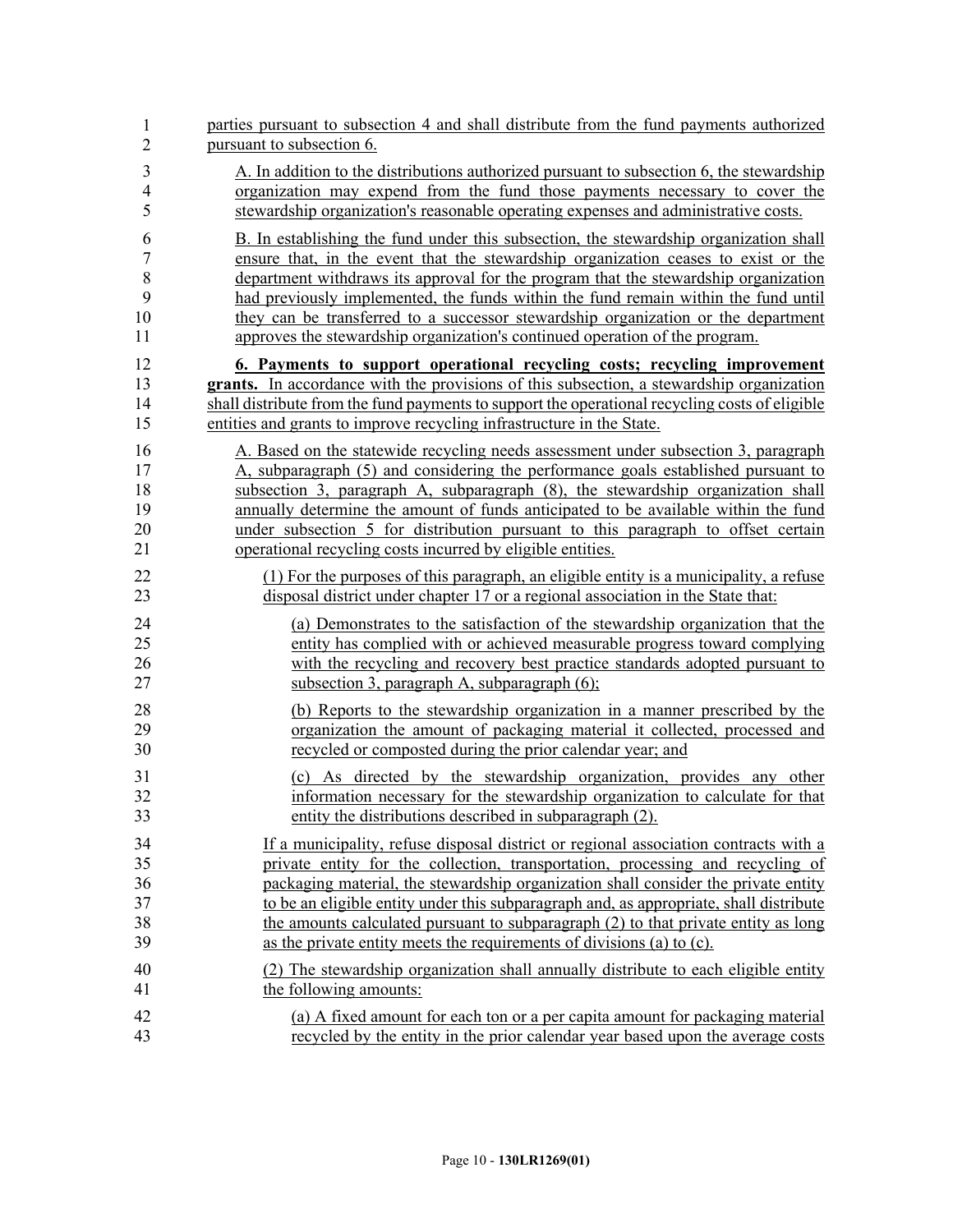| 1              | associated with the transportation, from a central location within a                      |
|----------------|-------------------------------------------------------------------------------------------|
| $\overline{2}$ | municipality, of collected packaging material from the municipality to a                  |
| $\overline{3}$ | recycling facility; the processing of and removal of contamination from                   |
| $\overline{4}$ | packaging material by a recycling facility; and the recycling or composting of            |
| 5              | packaging material in the State or in another jurisdiction less the average fair          |
| 6              | market value in the State for that packaging material. In determining costs               |
| $\overline{7}$ | under this division, the stewardship organization may not include costs                   |
| 8              | associated with the landfill disposal of packaging material, except for costs             |
| 9              | associated with the landfill disposal of contaminated materials removed from              |
| 10             | collected packaging material; and                                                         |
| 11             | (b) An additional fixed amount for each ton or a per capita amount for                    |
| 12             | packaging material that is not considered recyclable pursuant to this section             |
| 13             | that are recycled, composted or otherwise diverted from landfill disposal by              |
| 14             | the entity in the prior calendar year less the average fair market value in the           |
| 15             | State for that packaging material.                                                        |
| 16             | B. Based on the statewide recycling needs assessment described pursuant to subsection     |
| 17             | 3, paragraph A, subparagraph (5) and considering the performance goals established        |
| 18             | pursuant to subsection 3, paragraph A, subparagraph (8), the stewardship organization     |
| 19             | shall annually determine the amount of funds anticipated to be available within the       |
| 20             | fund under subsection 5 for distribution pursuant to this paragraph in the form of grants |
| 21             | to eligible entities to support improvements in recycling infrastructure.                 |
| 22             | (1) For the purposes of this paragraph, an eligible entity is a municipality, a refuse    |
| 23             | disposal district under chapter 17, a regional association or a private entity in the     |
| 24             | State that:                                                                               |
| 25             | (a) Submits a grant proposal to the stewardship organization designed to                  |
| 26             | improve recycling infrastructure in the State;                                            |
| 27             | (b) Describes in the grant proposal under division (a) how the grant will                 |
| 28             | promote compliance with the recycling and recovery best practice standards                |
| 29             | adopted pursuant to subsection 3, paragraph A, subparagraph (6); and                      |
| 30             | (c) As directed by the stewardship organization, provides as part of the grant            |
| 31             | proposal under division (a) all other information necessary for the stewardship           |
| 32             | organization to evaluate the proposal.                                                    |
| 33             | (2) Subject to the availability of funds as determined under this paragraph, after        |
| 34             | annually soliciting grant proposals under this paragraph from eligible entities and       |
| 35             | reviewing all such grant proposals received, the stewardship organization shall           |
| 36             | distribute grants to fund those proposals, or a portion of those proposals, based on      |
| 37             | the following order of priority:                                                          |
| 38             | (a) Proposals designed to support or improve end market development                       |
| 39             | programs or infrastructure in the State;                                                  |
| 40             | (b) Proposals designed to support or improve recyclable material sorting or               |
| 41             | processing technology or infrastructure in the State;                                     |
| 42             | (c) Proposals designed to support or improve advanced recycling technology                |
| 43             | or infrastructure in the State;                                                           |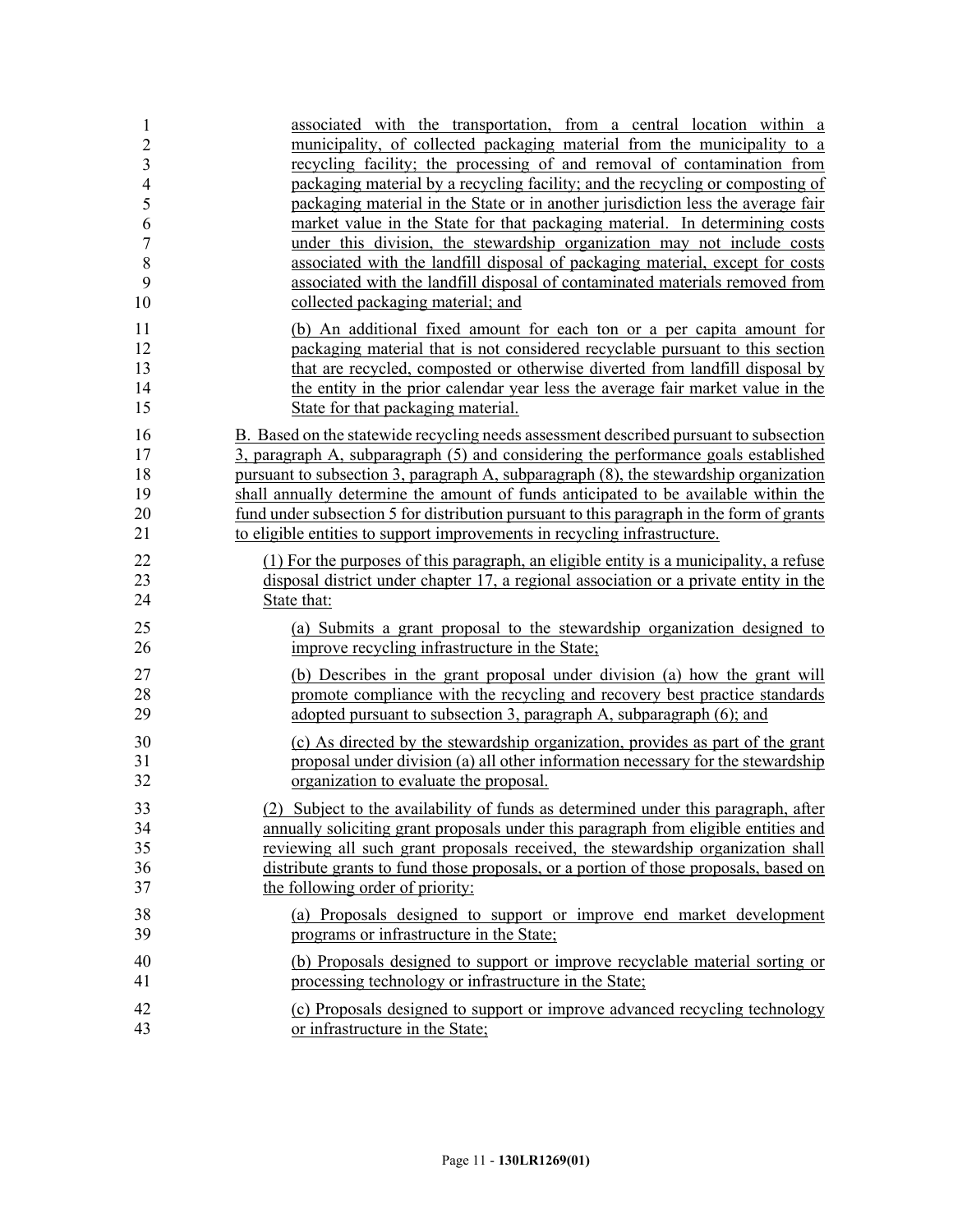| $\mathbf{1}$   | (d) Proposals designed to support or expand composting infrastructure in the                   |
|----------------|------------------------------------------------------------------------------------------------|
| $\overline{2}$ | State; and                                                                                     |
| $\mathfrak{Z}$ | (e) Proposals designed to increase consumer education in the State regarding                   |
| $\overline{4}$ | accessing recycling infrastructure and reducing contamination in recycling.                    |
| 5              | C. In consultation with the state stewardship plan committee established pursuant to           |
| 6              | subsection 2, paragraph A, subparagraph (3), the stewardship organization shall adopt          |
| $\overline{7}$ | methods for the reporting or submission of the information required to obtain eligibility      |
| 8              | for the distributions under paragraph A or the grants under paragraph B that are not           |
| 9              | unduly burdensome on the entities that may be reporting or submitting that                     |
| 10             | information. As determined pursuant to subsection 3, paragraph A, subparagraph (7),            |
| 11             | if the stewardship organization has elected to provide technical assistance in complying       |
| 12             | with the requirements of this subsection to municipalities with fewer than 2,500               |
| 13             | residents, the stewardship organization shall establish procedures or programs to              |
| 14             | facilitate the provision of that technical assistance.                                         |
| 15             | 7. Administration and enforcement; rulemaking; fees; report. The department                    |
| 16             | shall administer and enforce this section and may adopt rules as necessary to implement        |
| 17             | this section. Rules adopted pursuant to this subsection are routine technical rules as defined |
| 18             | in Title 5, chapter 375, subchapter 2-A.                                                       |
| 19             | A. At the time that a stewardship organization submits a plan to the department                |
| 20             | pursuant to subsection 3 to initially establish a stewardship program, and annually            |
| 21             | thereafter, the department shall require the stewardship organization to pay to the            |
| 22             | department a reasonable annual fee established by the department, not to exceed                |
| 23             | \$300,000, to cover the department's actual costs for review of the plan and the costs in      |
| 24             | the prior fiscal year for the department's oversight, administration and enforcement of        |
| 25             | the program implemented by the stewardship organization pursuant to this section. At           |
| 26             | the time that one or more responsible parties submit a proposal to the department              |
| 27             | pursuant to subsection 2 to establish a stewardship organization, the department shall         |
| 28             | require the payment of a reasonable one-time fee to cover the department's actual costs        |
| 29             | for review of the proposal.                                                                    |
| 30             | B. Beginning February 15, 2025, and annually thereafter, the department shall submit           |
| 31             | a report to the joint standing committee of the Legislature having jurisdiction over           |
| 32             | environment and natural resources matters regarding the packaging stewardship                  |
| 33             | programs implemented pursuant to this section. The report required under this                  |
| 34             | paragraph may be included in the report required pursuant to section 1772, subsection          |
| 35             | 1.                                                                                             |
| 36             | C. The department shall monitor actions at the federal level regarding the establishment       |
| 37             | of similar stewardship programs for covered products and shall include information             |
| 38             | regarding those actions in the report required under paragraph B. If the department            |
| 39             | determines that legislation is enacted or programs are established at the federal level        |
| 40             | that achieve the goals of this section, the department shall recommend in the report           |
| 41             | required under paragraph B that this section be repealed or amended as necessary.              |
| 42             | <b>8. Antitrust exclusions.</b> A responsible party or a stewardship organization, including   |
| 43             | a responsible party's or stewardship organization's officers, members, employees and           |
| 44             | agents that organize a packaging stewardship program under this section, is immune from        |
| 45             | liability for the responsible party's or stewardship organization's conduct under state laws   |